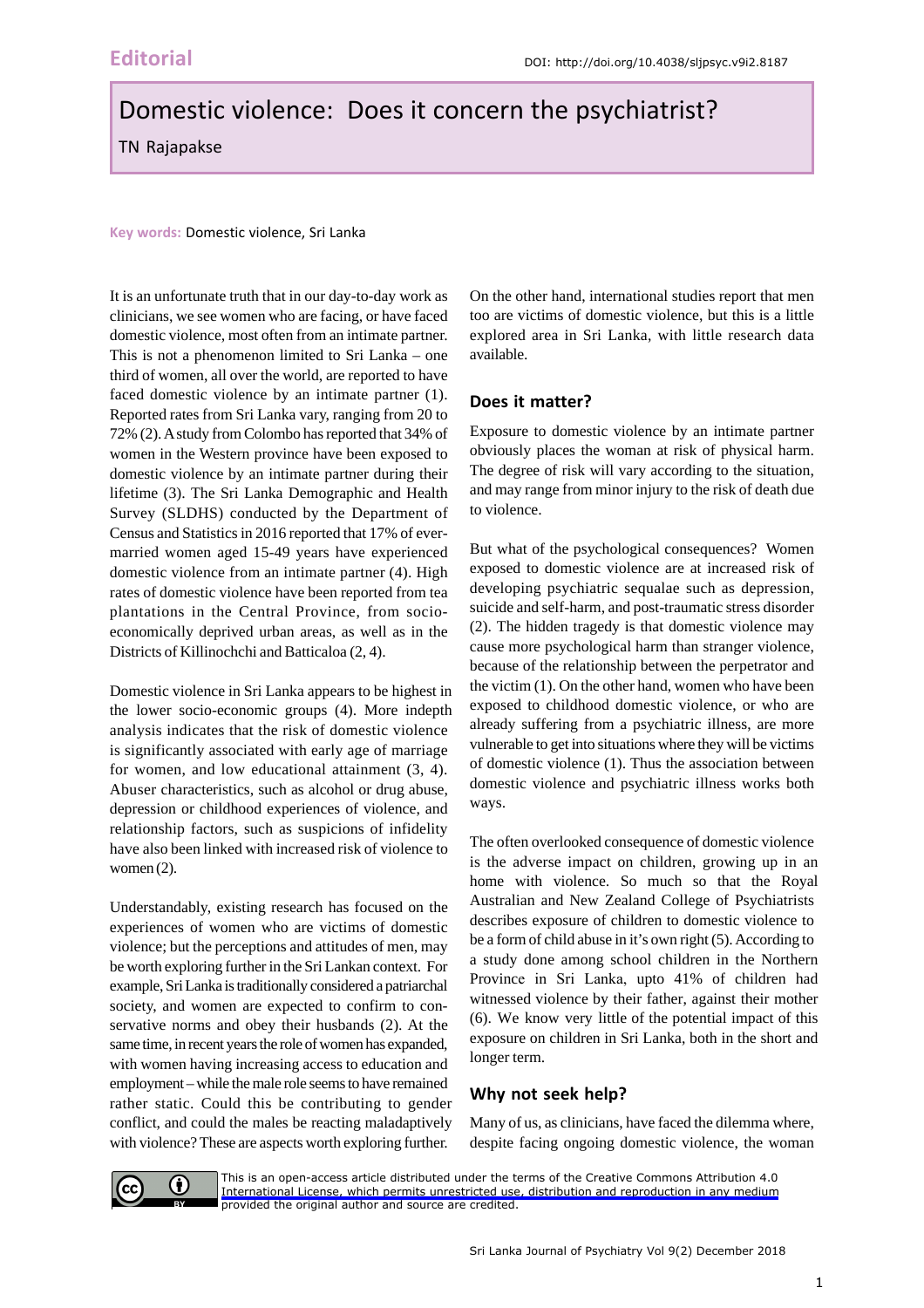concerned chooses to stay in the abusive relationship, rather than seek help or leave.

According to the 2016 SLDHS survey, of all the women facing domestic violence – only 28% ever sought help (4). Of these women who did seek help, 75% asked for help from a family member or friend, 18% went to the police, and only a *small minority* sought help from health services (4). This was despite the presence of services such as the Sri Lanka Women Bureau and the 'Mithuru Piyasa' first contact centres established in hospital outpatient settings by the Family Health Bureau (FHB).

But for a woman, particularly in Sri Lanka, even seeking help is a complex dilemma; often the woman simply does not have the socioeconomic means to support herself and her children independently. Or she may be afraid of increased violence if she seeks help or tries to leave, may be unaware of any services available for support, or may even be disheartened by responses received when approaching institutions such as the police. Another key factor is the stigma associated around separation and divorce, for the woman, and her children (2). The irony is that the woman may choose to stay in the abusive relationship for the 'sake of the children' – although growing up in an environment of violence is likely to have significant adverse psychological effects on the children. And in certain situations or backgrounds, the experience of violence may also be 'normalized' and endured – for instance, from the female perspective *"He only hits me occasionally",* and from the male perspective *"I don't hit her, it's only when she does something wrong"*.

#### **The role of the psychiatrist, and the way forward**

Some may argue that domestic violence itself is not a psychiatric problem, and thus not the responsibility of the psychiatrist. A sense of 'nothing can be done' and a lack of awareness regarding any services available, may also enhance this professional reluctance to be involved.

Nevertheless, in our clinical work, we inevitably see women who are facing domestic violence. Evidence also shows that while most women don't directly complain of domestic violence, many will often present to hospital clinics and outpatient departments, with non-specific complaints and somatic pains (3). Thus the first step of support is detection of women facing domestic violence – by increased awareness of this phenomenon among health care professionals, and inquiring about it. However, detection alone is not enough – and may even be dangerous, for example, if it places the woman at increased risk of violence when she returns to her home environment. Thus routine screening for women facing

violence, without subsequent support measures, is not recommended (7).

Having said that, supporting women who are facing domestic violence is both complex and challenging. Assessment of risk, encouraging and ensuring safety behaviours and treatment of any psychiatric illness are some of the first issues to be addressed. But overall support for women facing violence cannot be provided by one person alone – it would inevitably need both multi disciplinary and multi-sectorial service involvement. While not overwhelming, there are currently services available for women facing domestic violence in Sri Lanka – such as the Mithuru Piyasa centres established by the FHB, the Sri Lanka Women Bureau, the Legal Aid Commission and services offered by the Social Services Department. However, coordination between services, accessibility and the quality of service provided vary. An important role for us as psychiatrists, would be to spearhead coordination between these different sectors. The passing of the Prevention of Domestic Violence Act in 2005, is also a very encouraging development in Sri Lanka. However, there are almost no places in Sri Lanka for women facing violence to seek refuge and stay  $- a$ significant omission to be addressed.

As psychiatrists we also have the opportunity to educate and facilitate attitudinal change about domestic violence – among the different sectors involved, such as the police, social services, doctors and other health professionals, and even medical students. A study of undergraduate male medical students in Sri Lanka found that upto 33% were in agreement that at least on some occasions wife beating is justified – reflecting the importance of provision of information to change attitudes, for professionals who will be working with women facing violence (8).

Last but not least, although challenging, the way forward should also include exploration and research about what kind of support women facing domestic violence in Sri Lanka would find acceptable and useful, and about strategies for minimisation of domestic violence in this country.

#### **Conflicts of interest**

None declared

**TN Rajapakse,** Department of Psychiatry, Faculty of Medicine, University of Peradeniya **Corresponding Author:** TN Rajapakse **Email:** gemba471@gmail.com

**http://orcid.org/0000-0001-9732-4666**